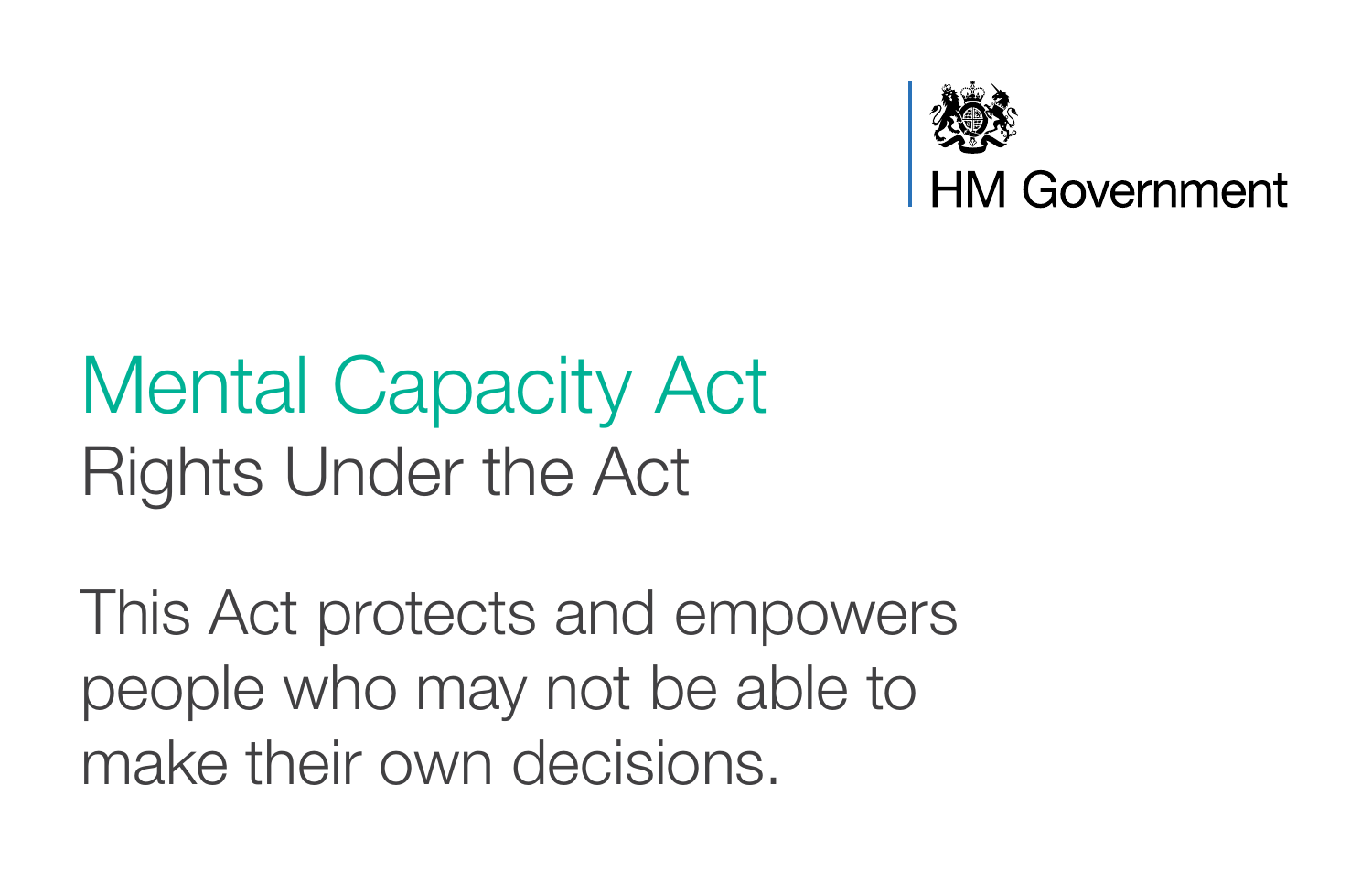More information is available from the following organisations:

Department of Health Office of the Public Guardian NHS Choices Ministry of Justice Social Care Institute for Excellence (SCIE) Your Local Authority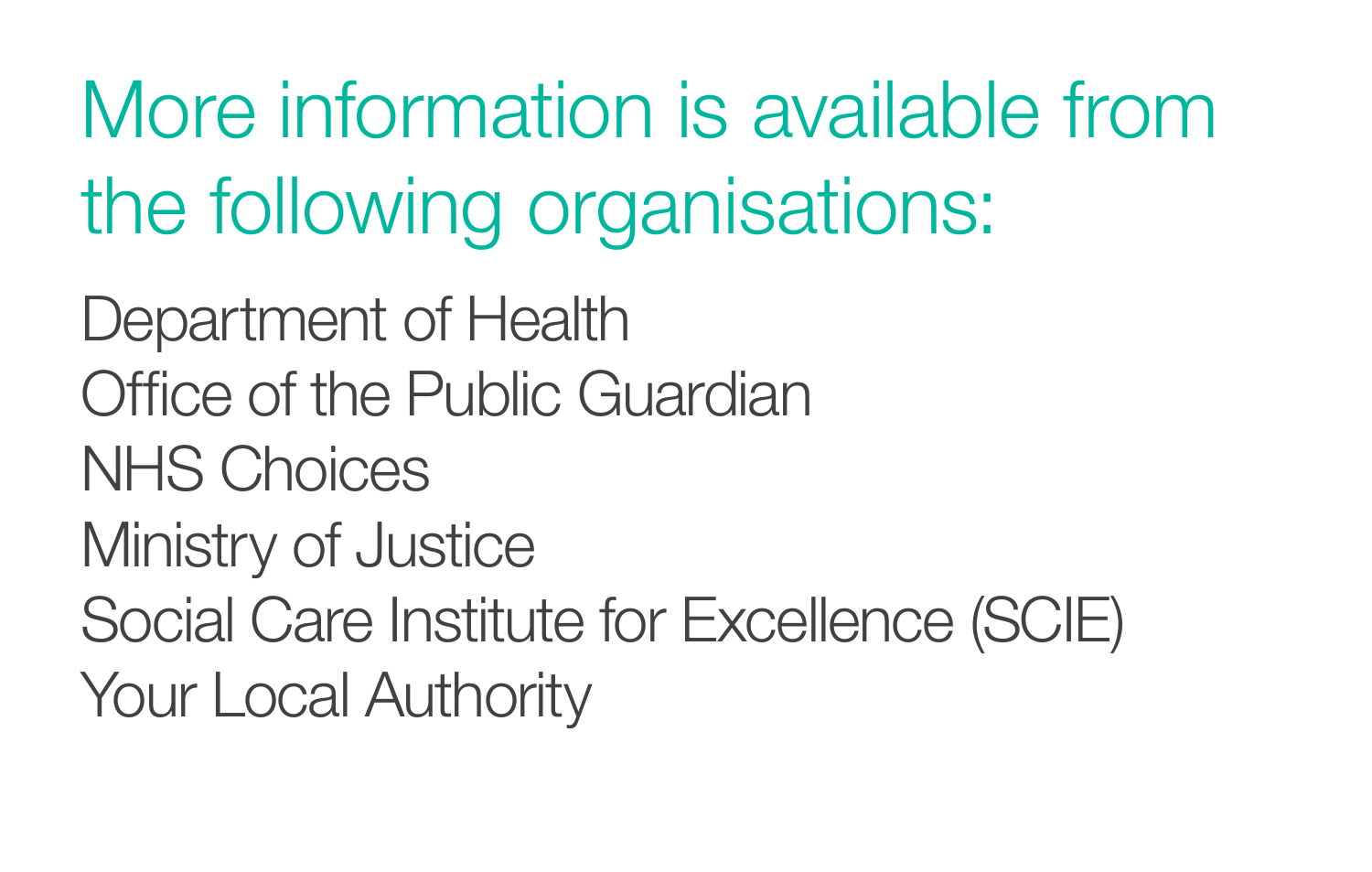#### FRONT COVER GOES HERE



## Presumption of Capacity

### Unless proved otherwise it must be assumed that a person has capacity to make a decision.

A person can lack capacity if they have:

- an impairment/disturbance affecting the mind or brain *and*
- that impairment/disturbance means that the person is unable to make a decision at the appropriate time.

A person is unable to make a decision if they cannot understand, retain or weigh up the information or communicate the decision.

# Support to Make Decisions

#### Every effort must be made to help people make their own decisions.

The fact that a decision may seem unwise does not mean that a person does not have capacity to make that decision.

Steps should be taken to help the person engage, communicate, and understand before any judgement about their capacity to make a decision is made.

### Best Interests Decisions

Every effort should be made to find out the person's wishes, feelings, beliefs and values before reaching a decision.

When making a best interests decision every effort should be made to consult with the person's friends, family, carers and anyone with a positive interest in the individual's well-being.

A best interests decision should take into account the person's wishes and feelings as well as any less restrictive alternatives.

Capacity can vary over time and depending on the decision, so capacity should be reassessed appropriately.

If it is not possible to help a person to make their own decision then a decision can be made in their best interests.

The desire to protect a person must be balanced against the benefits of empowering them.